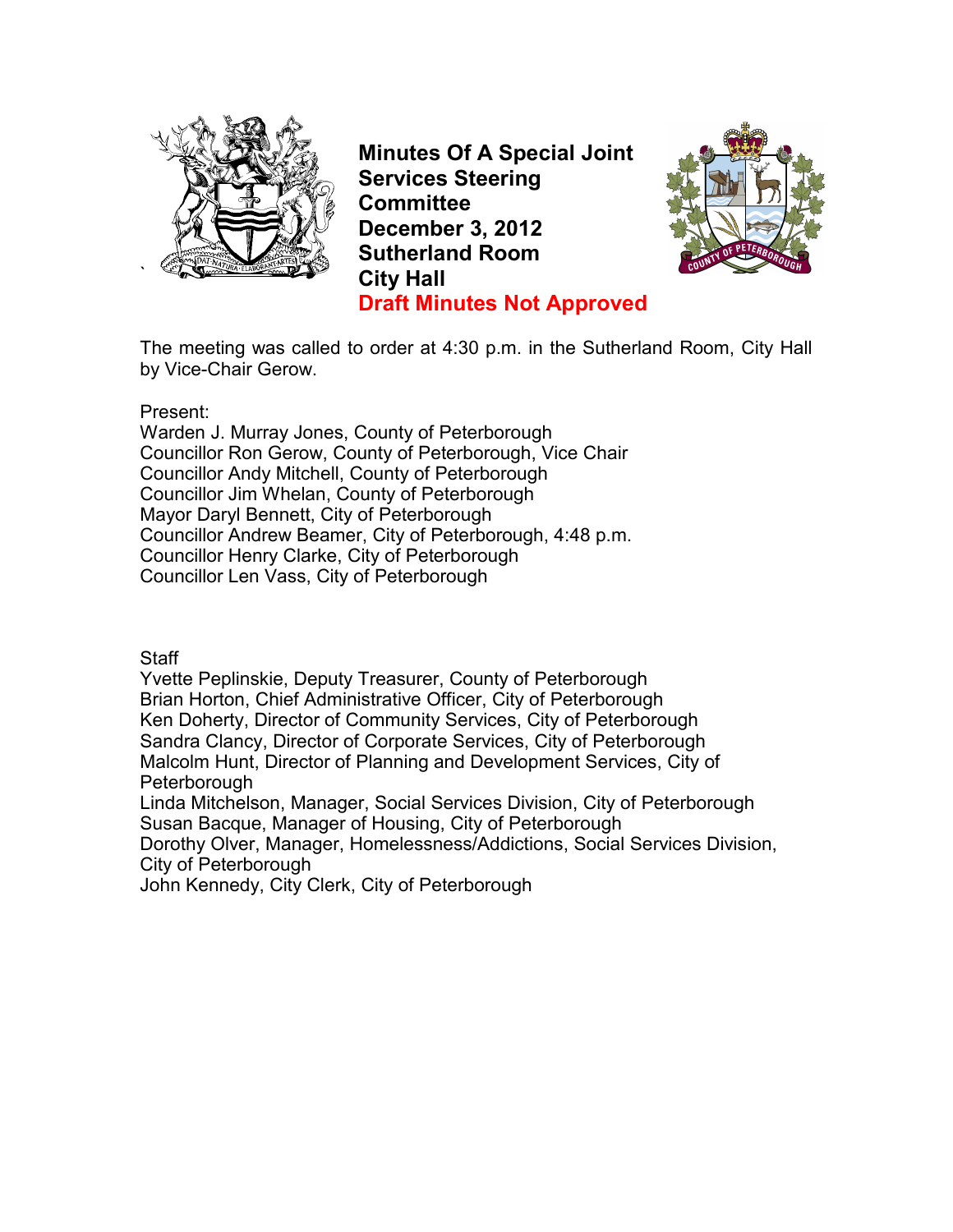# **Joint Services Steering Committee Special Meeting Of Monday, December 3, 2012 Page 2**

#### **Disclosure of Interest**

There were no Disclosures of Interest.

#### **Report CSSSJSSC12-010 Provincial Funding Changes for Some Housing and Homelessness Support Services in 2013 Ken Doherty, Director of Community Services, City of Peterborough Malcolm Hunt, Director of Planning and Development Services, City of Peterborough**

Moved by Councillor Mitchell, seconded by Councillor Clarke

**That the Joint Services Steering Committee endorse the recommendations outlined in Report CSSSJSSC12-010 dated December 3, 2012, of the Directors of Community Services and Planning and Development Services, as follows:** 

- **a) That the Mayor and Clerk be authorized to sign the Community Homelessness Prevention Initiative (CHPI) Administration Agreement with the Province;**
- **b) That the Directors of the Planning and Development Services and Community Services Departments be delegated the authority to develop, submit and update the CHPI Investment Plan as required by the Ministry of Municipal Affairs and Housing (MMAH), and to finalize the use of CHPI funding;**
- **c) That the 2012 service levels and agreements be maintained in 2013 for five housing and homelessness services for low-income households delivered by community agencies (specifically for Emergency and Domiciliary Hostels, Homelessness Co-ordinated Response Team, County Connect, Emergency Energy Fund, and Rent Bank), and the remaining balance of the CHPI funding currently estimated at \$576,107 be designated for social assistance recipients for emergency housing assistance to be maintained and delivered by Social Services staff, to partially compensate for the elimination by the province of Community Start-up and Maintenance Benefits (Community Start Up); and**